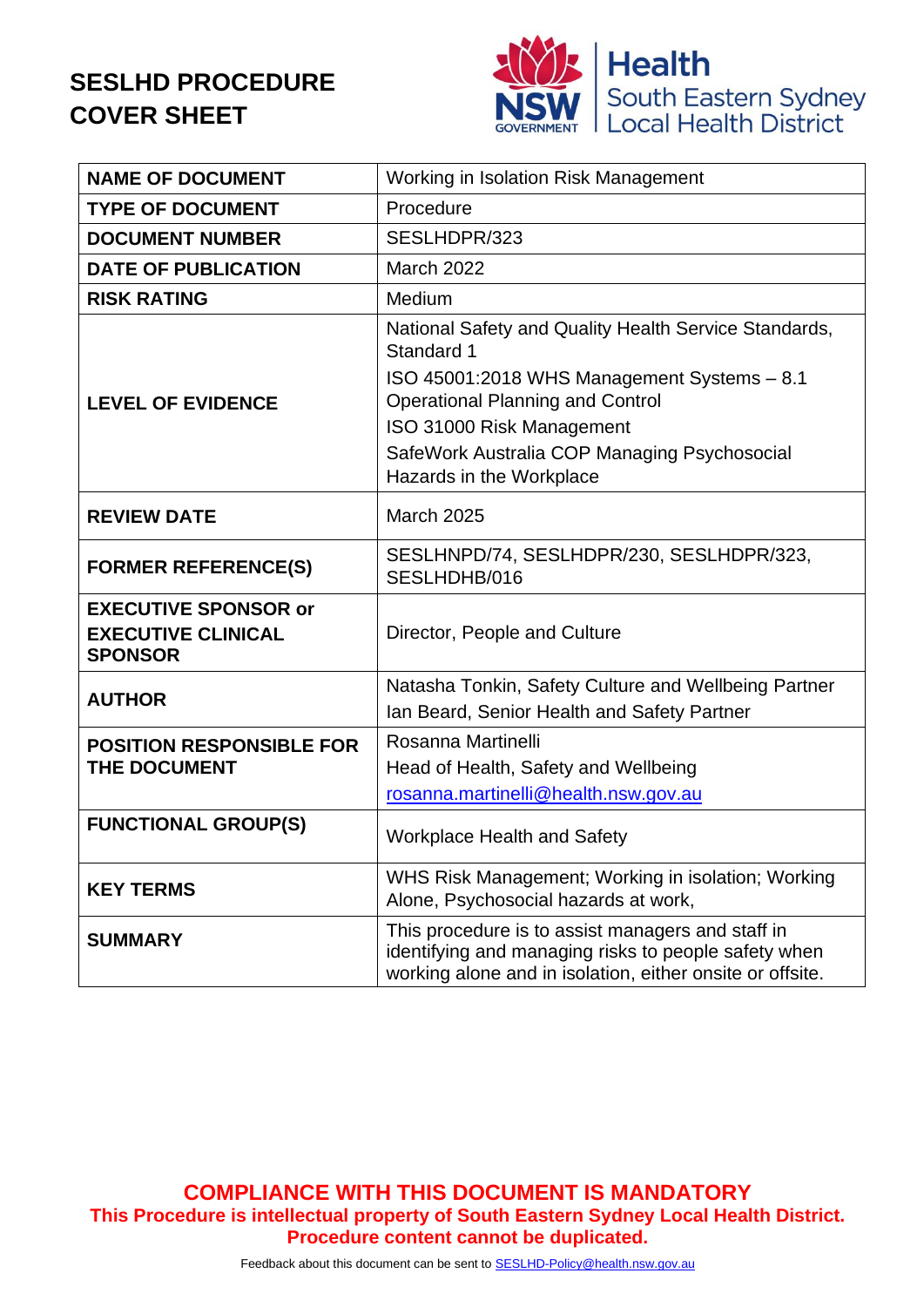# **Working in Isolation Risk Management** SESLHDPR/323

South Eastern Sydney **Local Health District** 

**Health** 

### **1. BACKGROUND**

This procedure has been developed to promote safety, health and wellbeing of all workers and to minimise safety and wellbeing risks when the following working arrangements are required:

- Working onsite either in isolation or alone; or
- Working offsite or travelling between locations either alone or in groups.

## **2. PURPOSE**

Workers may experience various types of health, safety or wellbeing risks that require assistance or support, when required to work onsite in isolated areas or alone, during or outside their usual rostered working hours; or offsite alone or in groups.

This procedure assists managers, in consultation with their workers, to identify potential risks and implement controls to minimise / manager the risk associated with these types of working arrangements. Workers conducting visits in the community may also be potentially exposed to certain risks including, but not limited to:

- transportation to and from the service delivery location
- working in unfamiliar environments
- working in isolation and/or alone
- delayed response / support services
- working with mental health patients
- length of time the person may be working alone or in isolation
- the time of day when a person may be working alone or in isolation
- accessibility and communication with workers
- the location of the work
- the nature of the work, including the skills and capabilities of the worker and any medical considerations
- [psychosocial hazards](https://www.safework.nsw.gov.au/resource-library/list-of-all-codes-of-practice/codes-of-practice/managing-psychosocial-hazards-at-work) and risk
- human factors related risk

This procedure provides general information due to the broad range of services and locations that workers operate within across SESLHD, that may require working alone or in isolation, and focuses risk awareness, identification and control / management.

# **3. DEFINITIONS**

Refer to [Appendix 1 –](#page-10-0) Definitions.

### **4. RESPONSIBILITIES**

SESLHD and its workers have work health and safety legal obligations to:

- 1. identify hazards in the workplace
- 2. assess the risk associated with these hazards, and
- 3. eliminate or minimise these risks to as low as reasonably practicable (ALARP).

**This Procedure is intellectual property of South Eastern Sydney Local Health District. Procedure content cannot be duplicated.**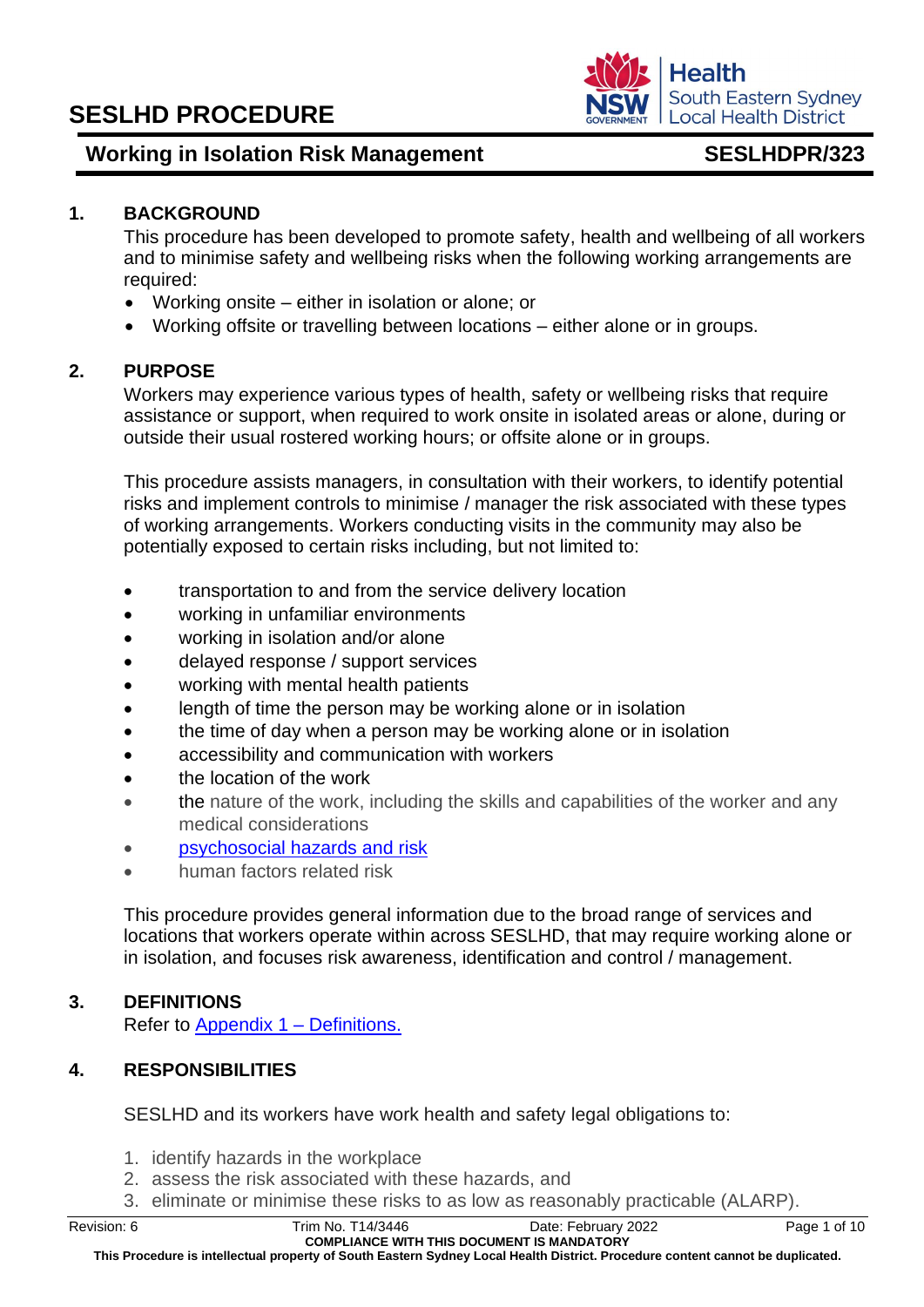

- **4.1. Chief Executive will:** ensure Health Safety and Wellbeing policies and procedures are in place to achieve our Health Safety and Wellbeing objectives; and that there are effective systems and processes in place for identifying and managing safety risks to ALARP.
- **4.2. Facility / Service Managers will:** assist their managers in the implementation of local business risk management plans to effectively implement and manage the processes related to Health Safety and Wellbeing policies and procedures.
- **4.3. Managers will:** implement and comply with Health Safety and Wellbeing policies and procedures, including consultation and development of local business risk management plans for their staff associated with this procedure. Report any health safety or wellbeing incident, injury, illness, hazard, risk or concern to their managers, and to the health and safety partner and/or in the IMS+ safety reporting system.
- **4.4. Site Managers:** will be responsible for implementing their facility's / service's risk management systems for monitoring and managing staff working alone or in isolation. Report any health safety or wellbeing incident, injury, illness, hazard, risk or concern to their managers, and to the health and safety partner and/or in the iMS+ safety reporting system.
- **4.5. Workers will:** provide participate in and follow the safety requirements outlined within their local business risk management plans and arrangements for working alone or in isolation. Report any health safety or wellbeing incident, injury, illness, hazard, risk or concern to their managers, and to the health and safety partner and/or in the IMS+ safety reporting system.
- **4.6. Contact Person:** is an identified point of contact to take emergency or distress calls, initiate contact with staff who are overdue with reporting in, initiate emergency response and notify the Manager/Team Leader of overdue staff within a set timeframe. Report any health safety or wellbeing incident, injury, illness, hazard, risk or concern to their managers, and to the health and safety partner and/or in the IMS+ safety reporting system.
- **4.7. Contractors**: will comply with [SESLHDPR/333 Contractor Management Procedure](https://www.seslhd.health.nsw.gov.au/policies-and-publications/functional-group/104) and [SESLHDHB/021 Contractor Safety Handbook.](https://www.seslhd.health.nsw.gov.au/policies-and-publications/functional-group/104) Report any health, safety or wellbeing incident, injury, illness, hazard, risk or concern to their managers, and to the health and safety partner and/or in the IMS+ safety reporting system.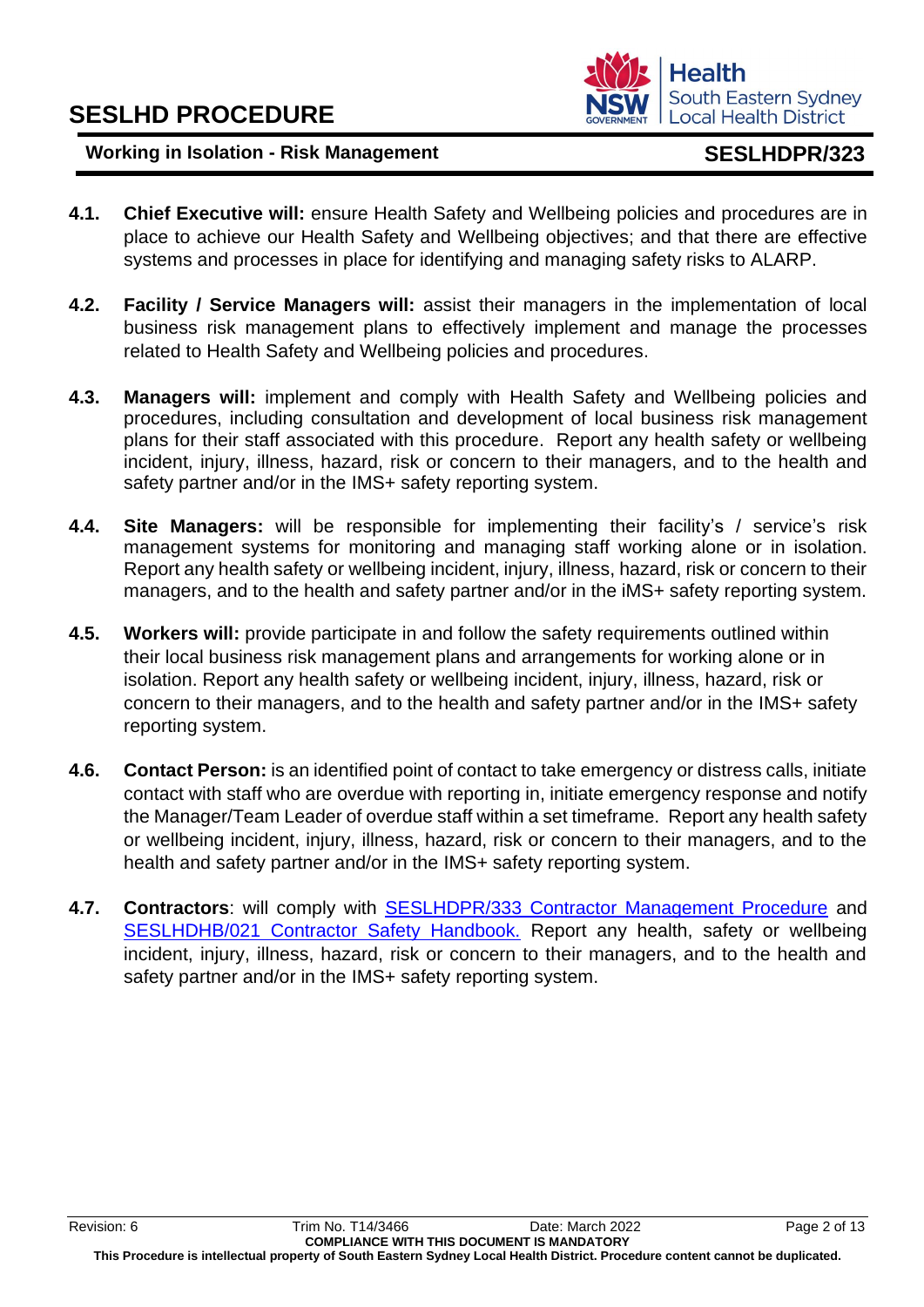# **5. PROCEDURE**

To enable workers in undertaking their duties and providing services, their manager is to apply the following risk management principles in the workplace, where workers are required to work alone or in isolation, onsite or offsite.

- 1. Identify the department's high risk working alone and in isolation tasks through consultation with workers, which may also include advice from, Health and Safety Committees, Health and Safety Partners, Human Factors Assurance Consultant, professional experts, industrial organisations and/ or regulatory authorities regarding appropriate risk controls that can be implemented.
- 2. At all times during the working in isolation or alone, period workers should remain vigilant and alert to any possible safety risks. Although workers make the best efforts to assess the risks and implement controls prior to any task, this effort is only as good as the honesty and reliability of those consulted.
- 3. At times workers may have concern for their own personal safety and make the decision that it would be safest to withdraw their service or cut their service short. This may arise due to an identified safety issue or before a situation escalates to a dangerous point.
- 4. Use this procedure, in consultation with workers for the specific task outlining the risk controls and action to be taken by workers should an incident or safety issue occur.
- 5. Risk action plan to be developed for the implementation of outstanding controls.
- 6. Outstanding tasks from risk action plans are to be added to the department WHS and Wellbein[g](http://seslhnweb/Forms_and_Templates/Forms/default.asp#Workers_Compensation) Hazard Registe[r](http://seslhnweb/Forms_and_Templates/Forms/default.asp#Workers_Compensation) or ERMS risk management reporting system for long term strategies.
- 7. Monitoring and evaluation on the effectiveness of Safe Work Procedures (SWP) and risk controls.
- 8. Develop local business risk management plans / rules / protocols, for emergency communication including in and outside of business hours arrangements.

# **5.1. Other Offsite Activities**

Approval from their manager is required for a worker to conduct or attend offsite activities such as community meetings. Part of the approval process will include an environmental and safety risk assessment using Risk Assessment along with abiding by this procedure while working in isolation.

When transporting patients and working in isolation, refer to [SESLHDPR/229 –](https://www.seslhd.health.nsw.gov.au/policies-and-publications/functional-group/104) [Transporting of Patients -](https://www.seslhd.health.nsw.gov.au/policies-and-publications/functional-group/104) Risk Management.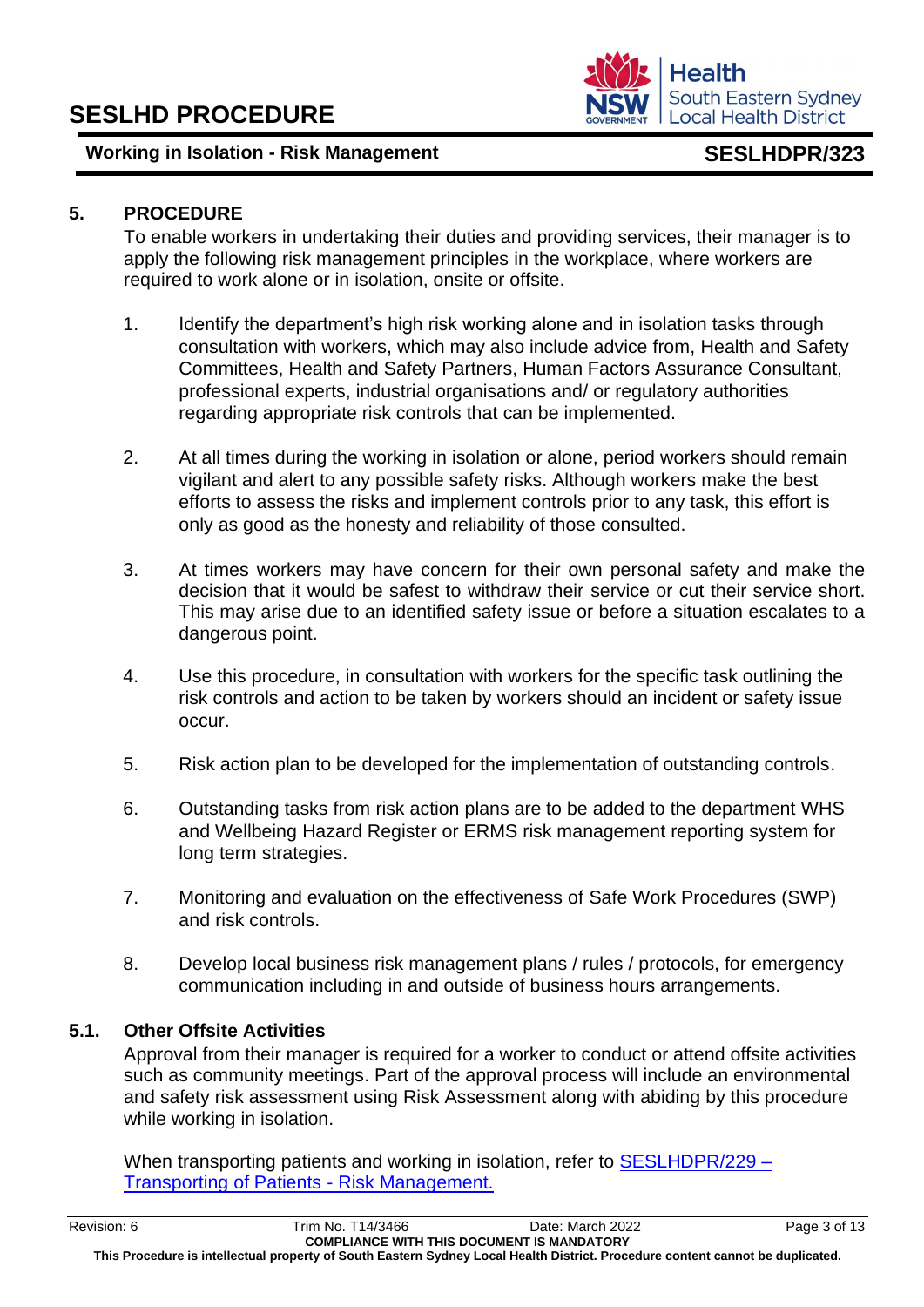

## **5.2. Risk Assessment**

Where a high or critical risk task has been identified which involves working in isolation, a risk assessment is to be conducted. The [Safety Risk Assessment Template,](http://seslhdweb.seslhd.health.nsw.gov.au/Forms_and_Templates/Forms/default.asp#Workers_Compensation) SESLHDPR/212 – [Safety Risk Management Procedure](https://www.seslhd.health.nsw.gov.au/policies-and-publications/functional-group/104) and [Working Offsite Safety](http://seslhdweb.seslhd.health.nsw.gov.au/Forms_and_Templates/Forms/default.asp)  [Checklist](http://seslhdweb.seslhd.health.nsw.gov.au/Forms_and_Templates/Forms/default.asp) is used for working onsite and/or offsite.

The risk assessment will assist to identify specific risks which may be applicable to workers outside normal working hours, e.g. low light conditions, availability of campus security support. The risk assessment can be adjusted to meet the requirements of the task at hand. The risk assessment is to be reviewed at a minimum of every three years or when any changes to the task / services occur (whichever is first).

### **5.3. Risk Controls**

All risks must be controlled to as low as is reasonably practicable. All controls must be implemented to make the task as safe as possible.

### **5.4. Local Business Rules**

Consultation with the Site Manager will help identify if the facility or service already have procedures in place for monitoring of workers working in isolation, on or offsite. These procedures may have been developed for tasks such as after-hours site access, and should be incorporated into the local Safe Work Procedures (SWP) and Local Business Rule (LBR).

If the site does not have current procedures in place for monitoring of workers working alone in isolation, you will need to develop specific SWP's for your department or service.

Site Manager and Managers of other workers that may be required to respond and assist are to be included in the consultation process.

# **Content of Local Business Rule**

LBRs are to include:

- Contact details for the nominated contact person (both either in or outside the department's normal business hours if applicable).
- The system used to monitor staff working alone
- Communication methods and relevant contact phone numbers
- A process for notifying the contact person if the staff member has had to make early withdrawal of services
- Local emergency escalation plan that is to be implemented if attempts to contact the staff member have been unsuccessful (may include steps such as alerts to senior management, security personnel or NSW Police)
- How the person in the role of contact person or point, is to be orientated and training in the procedures regarding their roles and responsibilities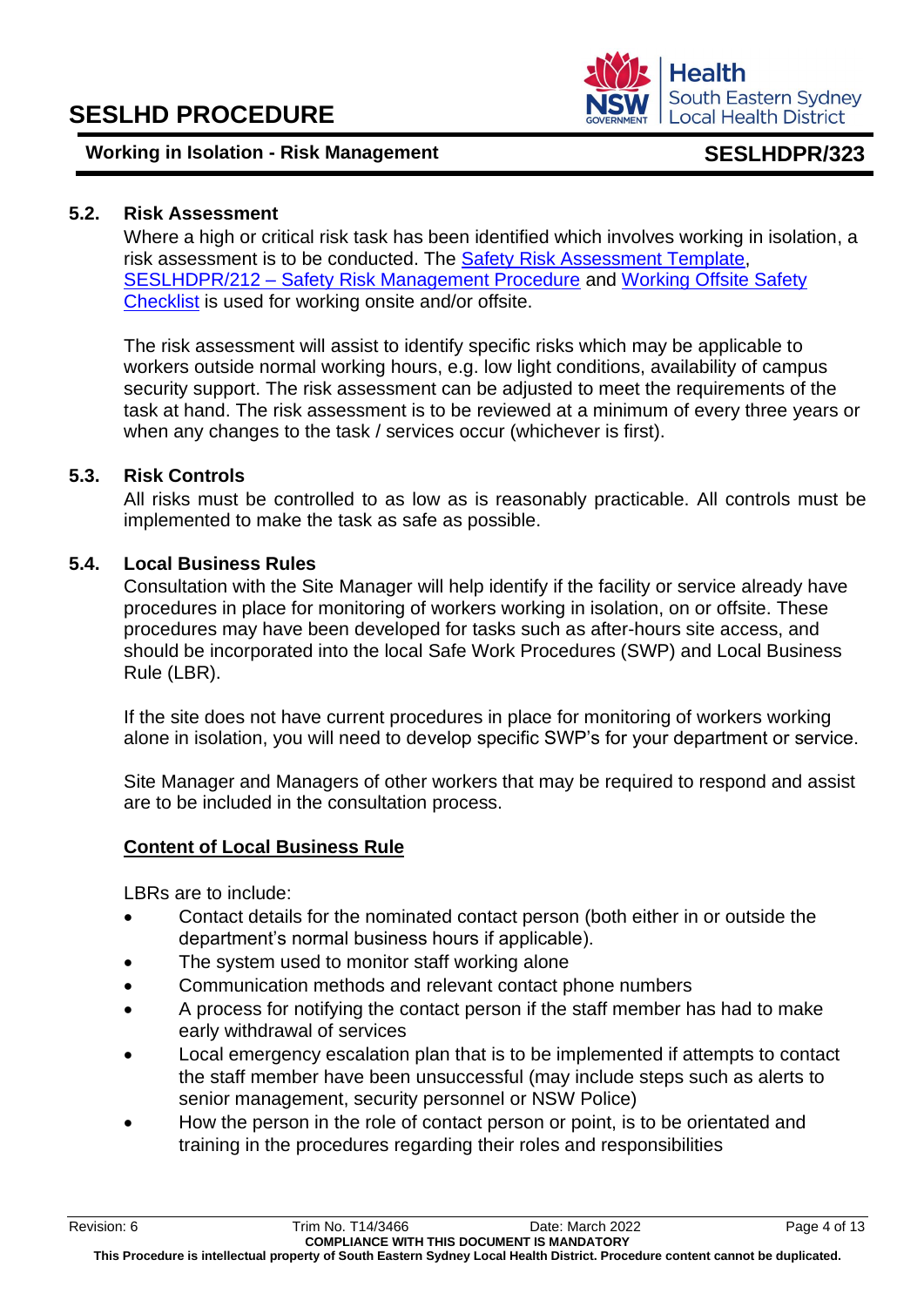

Where a department does not already have a system in place to monitor staff working alone, they should use the Risk Assessment and complete for the task.

### **5.5. Emergency Escalation Plan**

Incident response procedures must be in place in the event of an emergency where the contact person or contact point is notified of a distressed worker or when communication with the worker is not maintained as per agreed procedure.

The local emergency escalation plan will need to have defined points of escalation and accountabilities need to be signed off by all respective stakeholders e.g. Switch Board, Security Staff, Site Executive and or Senior Nurse Manager After Hours) and be routinely tested to ensure consistency and reliability of processes.

Consideration should be given to including a specific coded safety word that a staff member can use to indicate being kidnapped or detained against their will to the contact person or point.

### **5.6. Testing of Emergency Procedures, Systems and Equipment**

All emergency response and communication equipment (i.e. - two way radios, mobile phones, pagers, and duress alarm points) must be tested in the location it is intended to be used. This is to ensure they work in the location and that there are no communication black spots.

Equipment that is provided for workers to use while working alone in isolation must be tested on a regular basis in line with sites' testing schedule. Where applicable testing should be added to the local [Workplace Inspection Checklist](http://seslhdweb.seslhd.health.nsw.gov.au/Forms_and_Templates/Forms/default.asp#Workers_Compensation)[.](http://seslhnweb/Forms_and_Templates/Forms/default.asp#Workers_Compensation)

### **5.7. Consultation and Escalation**

The manager in consultation with affected workers must ensure that the risk control measures are implemented in a timely manner. Where the preferred measures cannot be implemented within a suitable timeframe (considering the level of risk), interim measures must be put in place to control the risk until the preferred risk controls can be implemented.

Where the manager and/or workers are not satisfied that the mitigation strategies will be effective in controlling the risks, this will require escalation in a timely manner to the appropriate senior manager for actioning as per [SESLHDPR/212 –](https://www.seslhd.health.nsw.gov.au/policies-and-publications/functional-group/104) Safety Risk [Management Procedure.](https://www.seslhd.health.nsw.gov.au/policies-and-publications/functional-group/104)

### **5.8. Education and Training**

All managers must ensure that workers who work alone in isolation have information, instruction and training with regards to the risks and SWP. This education and any necessary training must be incorporated into the induction process and formal performance review for new and existing workers.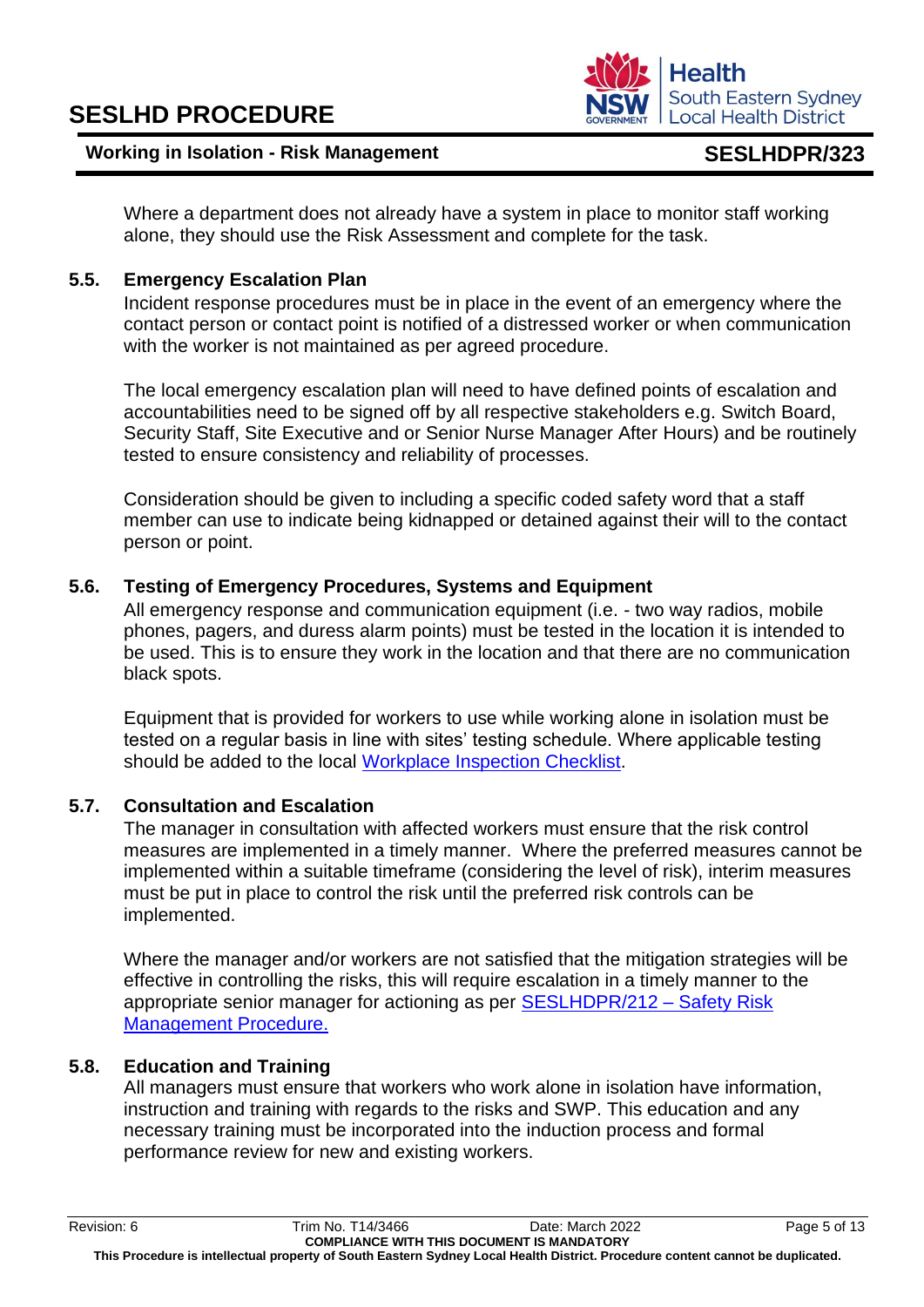#### **Working in Isolation - Risk Management SESLHDPR/323**

Training records are to be kept and maintained by the Manager in a register, and regular testing of emergency procedures should be incorporated in to routine audit procedures for all local departments Workplace Inspection [C](http://seslhnweb/Forms_and_Templates/Forms/default.asp#Workers_Compensation)hecklis[t.](http://seslhnweb/Forms_and_Templates/Forms/default.asp#Workers_Compensation) 

# **5.9. General WHS Reporting and Support Procedures**

Incidents related to a patient/ client/ location visit are documented in their file and the Risk Assessment is updated appropriately and in iMS+ for the manager to address. This shall also happen with identified safety issues that have been bought to the attention of the manager, or an incident has occurred and been registered.

# **5.10. Consultation and Agreement**

Where safety risks are identified, there must be a local procedure in place where workers and managers consult regarding the appropriate risk controls to be implemented for specific clients and risks.

The local procedure must include escalation within local governance if there is no agreement between the workers and manager, this could include a senior manager or stream manager.

When agreement on the appropriate risk controls is reached these are to be documented on the Risk Assessment template and the workers member and Manager need to sign the Risk Assessment.

It would be appropriate for managers and workers to discuss identified risks and controls with other workers that may be involved in managing the client during their period of care. This could be done through workers meetings, handovers or other methods. It should be remembered that this information is being shared on a need to know basis and is because of identified safety risks.

# **5.11. Medication and Medical Records**

Medication and medical records must be stored correctly and the policies adhered to.

# **5.12. Motor Vehicles**

Ensure all workers have read and adhere to SESLHDPD/285 - [Motor Vehicle Policy.](https://www.seslhd.health.nsw.gov.au/policies-and-publications/functional-group/104)

# **5.13. Medical Emergency**

In situations where a medical emergency/incident has occurred, you are not expected to provide basic first aid and CPR unless you are trained, equipped, and feel comfortable assisting. Your priority is to maintain personal safety and seek assistance from emergency services.

# **5.14. Personal Threat**

In situations where workers personal safety is being threatened or is potentially under threat due to an incident that has occurred in the area you are visiting. Your priority is to comply with the aggressor, evacuate the area when safe and seek assistance from emergency services. Be mindful that your personal safety take priority over the safety of others and by assisting the client/others, you may be placing yourself in un-necessary harm or danger.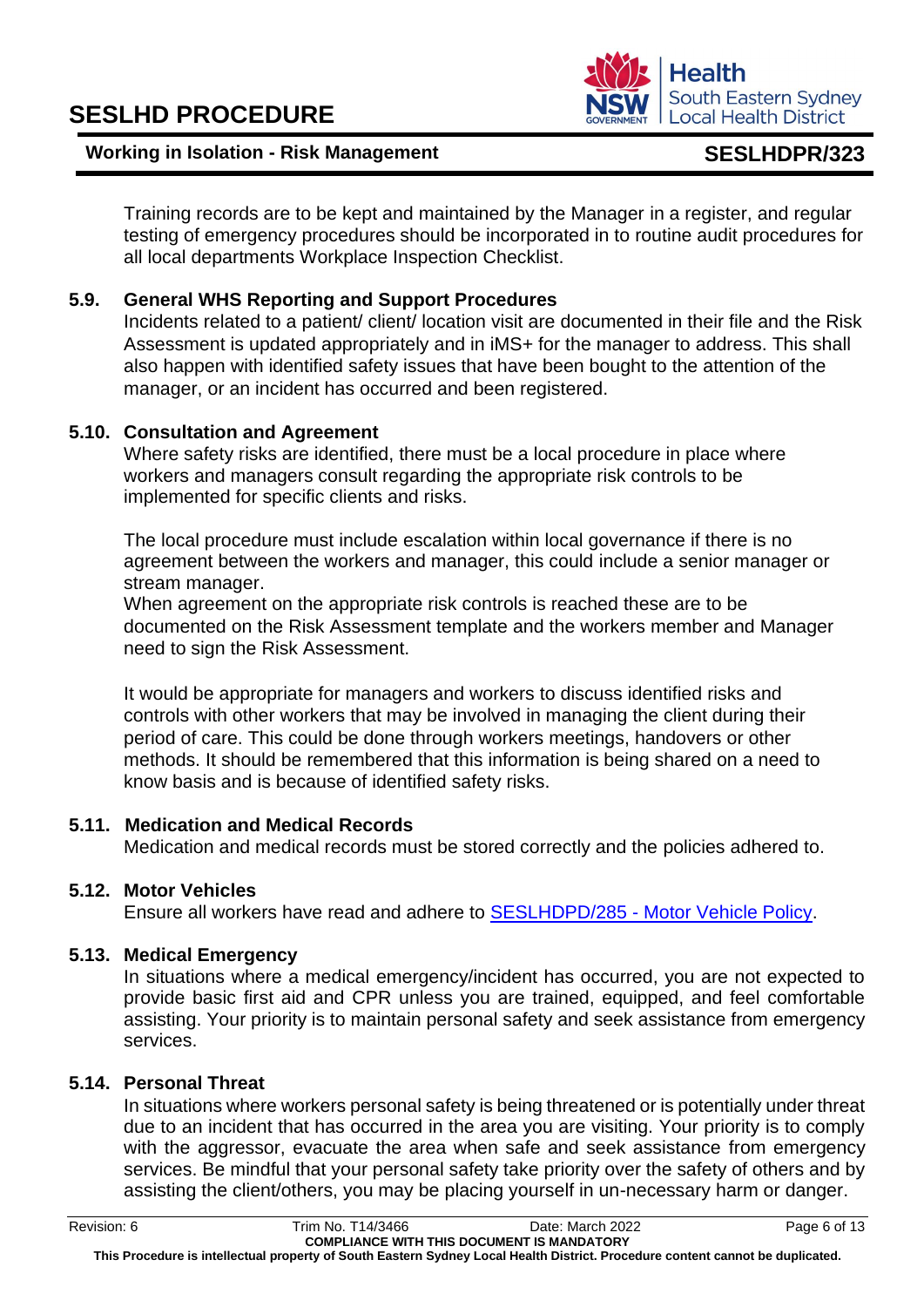#### Revision: 6 Trim No. T14/3466 Date: March 2022 Page 7 of 13

**COMPLIANCE WITH THIS DOCUMENT IS MANDATORY This Procedure is intellectual property of South Eastern Sydney Local Health District. Procedure content cannot be duplicated.**

# **5.15. Exposure to Chemicals/Hazardous substances**

During offsite visits, some workers may be more likely to be exposed to chemicals and or hazardous substances due to the location, environment or work performed by people being visited. Should a workers member be exposed to chemicals and or hazardous substances, your priority is to seek assistance from emergency services.

# **6. PSYCHOSOCIAL HAZARDS**

Working alone or remotely increases the risks to physical and psychological health in any job. Exposure to violence and poor access to emergency assistance are among the common hazards associated with remote or isolated work.

Actions depend on the conditions and context of the work, but may include:

- relocate the work
- provide vehicles, equipment, tools and communication equipment suitable for use in the terrain
- have at least two workers in remote locations
- ensure workers are physically and mentally fit to perform the work
- provide appropriate training about working in remote or isolated environments
- avoid times of the day which may lead to a potential risk, such as excessive heat, cold, storms and when the circadian rhythm wants the body to sleep
- ensure adequate facilities for workers including toilets, drinking water, eating facilities and personal storage
- provide accommodation
- have a check-in process where workers must contact 'home base' at a nominated time
- have an emergency response plan if workers fail to report in at allotted times.

For more information on the risks and treatment, see:

- Safe Work Australia [Remote or isolated work](https://www.safework.nsw.gov.au/hazards-a-z/remote-and-isolated-work#:~:text=When%20you%20work%20remotely%20or,to%20help%20with%20difficult%20tasks.&text=those%20who%20work%20from%20home.)
- SafeWork Australia Code of Practice: [Managing Psychosocial Hazards in the](https://www.safework.nsw.gov.au/resource-library/list-of-all-codes-of-practice/codes-of-practice/managing-psychosocial-hazards-at-work)  **[Workplace](https://www.safework.nsw.gov.au/resource-library/list-of-all-codes-of-practice/codes-of-practice/managing-psychosocial-hazards-at-work)**

# **7. AUDIT**

To achievement an effective working in isolation procedure:

The procedure will be accessed via WHS audit program conducted every two years

# **8. REFERENCES**

# **External**

[NSW Health Policy Directive PD2012\\_067 Emergency Management Arrangements for](https://www1.health.nsw.gov.au/pds/Pages/doc.aspx?dn=PD2012_067)  [NSW Health](https://www1.health.nsw.gov.au/pds/Pages/doc.aspx?dn=PD2012_067)

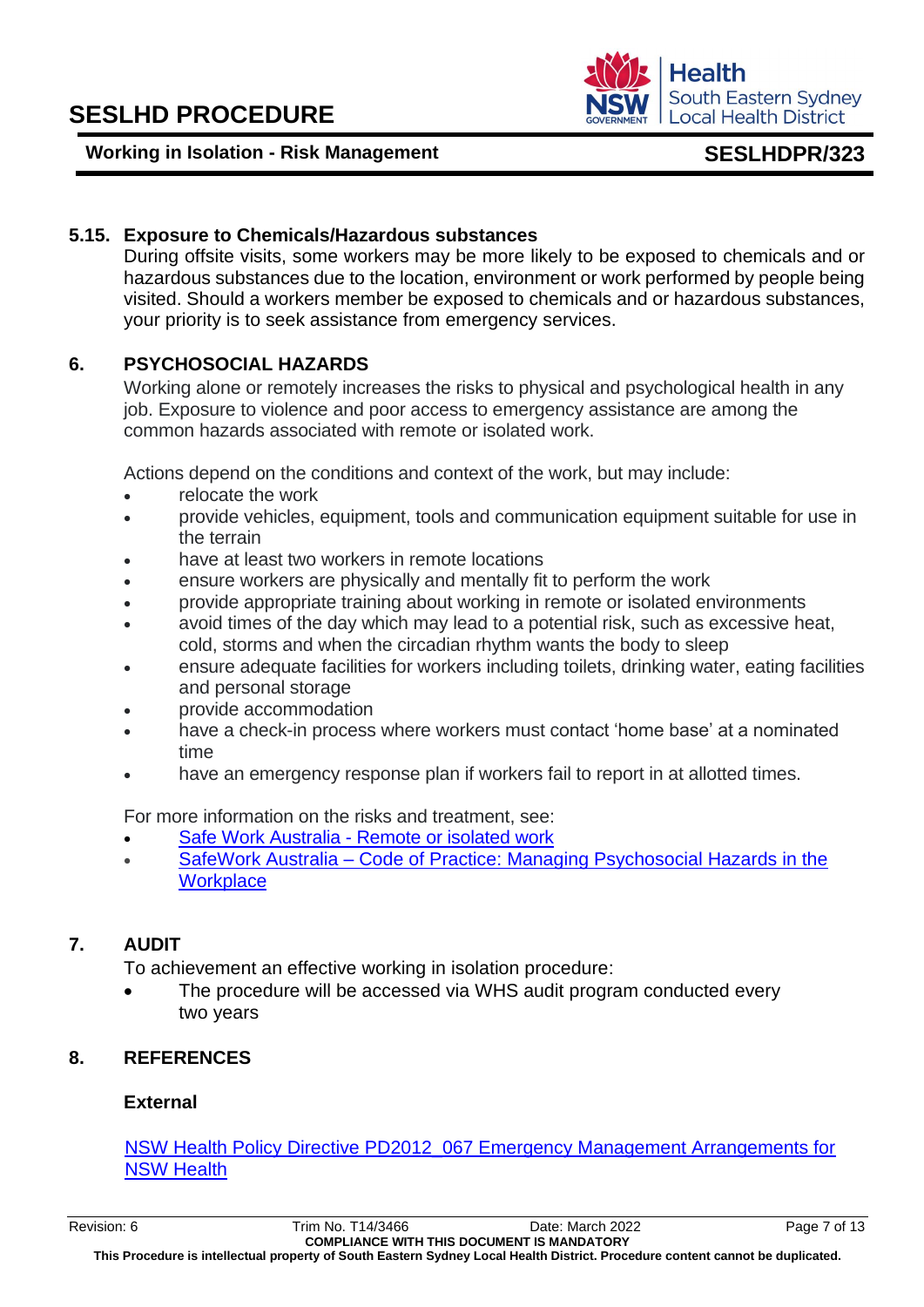**Health South Eastern Sydney Local Health District** 

#### **Working in Isolation - Risk Management SESLHDPR/323**

[NSW Health Policy Directive PD2015\\_001 Preventing and Managing Violence in the](https://www1.health.nsw.gov.au/pds/Pages/doc.aspx?dn=PD2015_001)  NSW Health Workplace - [A Zero Tolerance Approach](https://www1.health.nsw.gov.au/pds/Pages/doc.aspx?dn=PD2015_001) [Protecting People and Property: NSW Health Policy and Standards for Security Risk](https://www.health.nsw.gov.au/policies/manuals/Pages/protecting-people-property.aspx)  **[Management](https://www.health.nsw.gov.au/policies/manuals/Pages/protecting-people-property.aspx)** SafeWork Australia - Remote [or Isolated Work](https://www.safework.nsw.gov.au/hazards-a-z/remote-and-isolated-work#:~:text=When%20you%20work%20remotely%20or,to%20help%20with%20difficult%20tasks.&text=those%20who%20work%20from%20home.) [Work Health and Safety Act 2011 No 10](https://legislation.nsw.gov.au/view/html/inforce/current/act-2011-010) [Work Health and Safety Regulation 2017](https://www.legislation.nsw.gov.au/#/view/regulation/2017/404/full)

#### **Internal**

[Safety Risk Assessment Template](http://seslhdweb.seslhd.health.nsw.gov.au/Forms_and_Templates/Forms/default.asp#Workers_Compensation) SESLHDPD/285 - [Motor Vehicle Policy](https://www.seslhd.health.nsw.gov.au/policies-and-publications/functional-group/104) SESLHDHB/021 - [Contractor Safety Handbook](https://www.seslhd.health.nsw.gov.au/policies-and-publications/functional-group/104) [Safety Handbook.](https://www.seslhd.health.nsw.gov.au/policies-and-publications/functional-group/104) SESLHDPR/212 - [Safety Risk Management Procedure](https://www.seslhd.health.nsw.gov.au/policies-and-publications/functional-group/104) SESLHDPR/271 - [Work Health Safety](https://www.seslhd.health.nsw.gov.au/policies-and-publications/functional-group/104) and Wellbeing Policy and Statement of **Commitment** SESLHDPR/333 - [Contractor Management Procedure](https://www.seslhd.health.nsw.gov.au/policies-and-publications/functional-group/104) SESLHDPR/342 - [Development of Safe Work Practices](https://www.seslhd.health.nsw.gov.au/policies-and-publications/functional-group/104) [Procedure](https://www.seslhd.health.nsw.gov.au/policies-and-publications/functional-group/104) SESLHD Form F004 - [Other Offsite Activity Safety Checklist](http://seslhnweb/Forms_and_Templates/Forms/default.asp#Workers_Compensation) SESLHD Form F002 - [Daily Visit Schedule \(Individual\)](http://seslhnweb/Forms_and_Templates/Forms/default.asp#Workers_Compensation) SESLHD Form F003 - [Daily Visit Schedule \(Team\)](http://seslhnweb/Forms_and_Templates/Forms/default.asp#Workers_Compensation) [WHS Hazard Register](http://seslhnweb/Forms_and_Templates/Forms/default.asp#Workers_Compensation) [Working in Isolation Register](http://seslhdweb.seslhd.health.nsw.gov.au/Forms_and_Templates/Forms/default.asp) [Workplace Inspections Checklist](http://seslhnweb/Forms_and_Templates/Forms/default.asp#Workers_Compensation)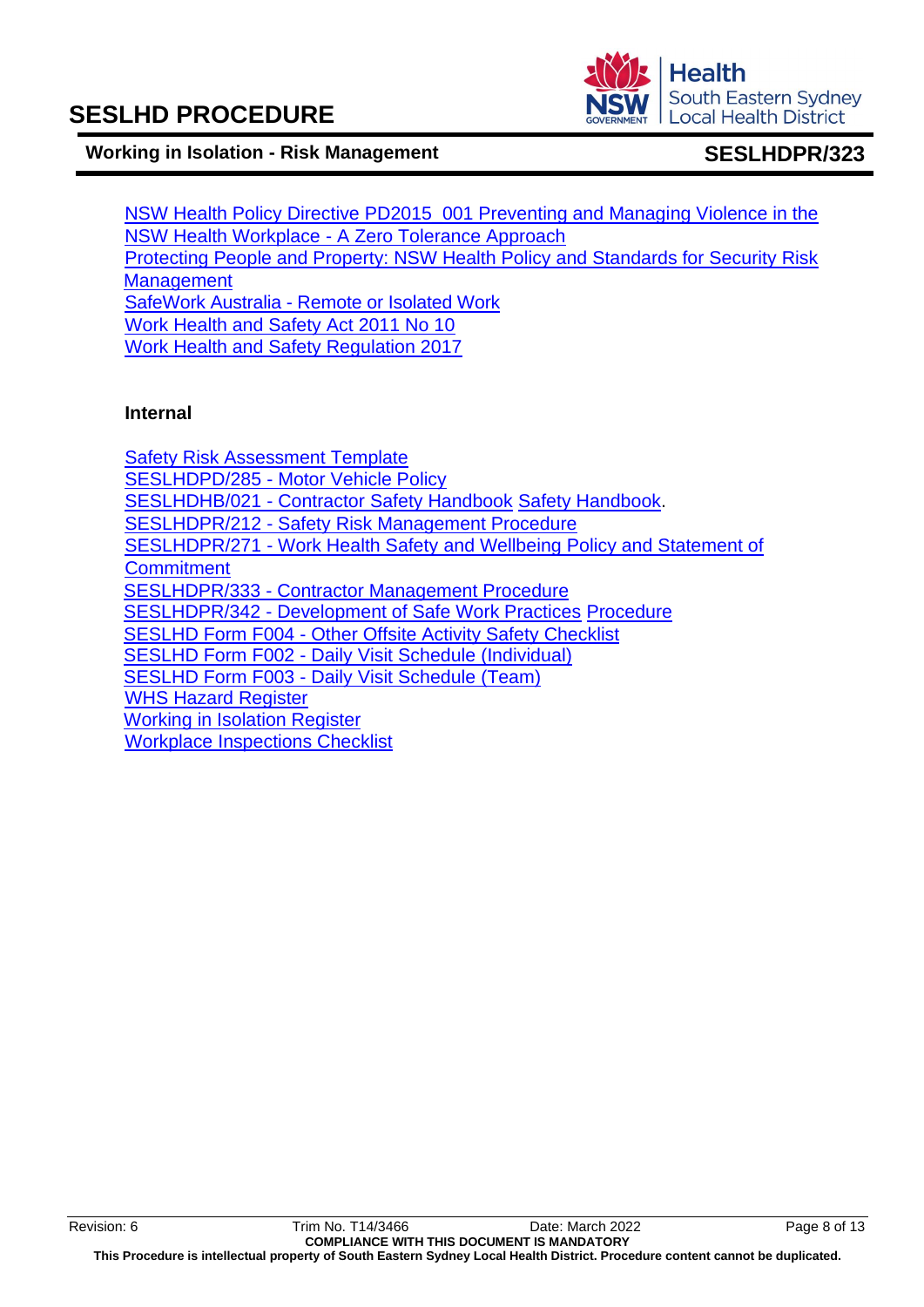

**Working in Isolation - Risk Management SESLHDPR/323**

### **9. REVISION & APPROVAL HISTORY**

| Date              | Revision<br>No. | Author and Approval                                                                                                          |
|-------------------|-----------------|------------------------------------------------------------------------------------------------------------------------------|
| February 2014     | 2               | Revised by Peter Kuszelyk,<br><b>WHS Officer</b><br>Work, Health, Safety & Wellbeing                                         |
| August 2017       | 3               | Desktop Revision and Links Update - John Parkinson, WHS<br>Consultant                                                        |
| October 2017      | 4               | Updates endorsed by Executive Sponsor                                                                                        |
| August 2021       | 5               | Major review and amalgamation with SESLHDPR/230,<br>SESLHDHB/016- Natasha Tonkin Safety Culture and Wellbeing<br>Coordinator |
| December 2021     | 6               | Addition of Psychosocial Hazards within the procedure - Ian Beard<br><b>Health and Safety</b>                                |
| <b>March 2022</b> | 6               | Approved by Executive Sponsor and SESLHD Executive Council.                                                                  |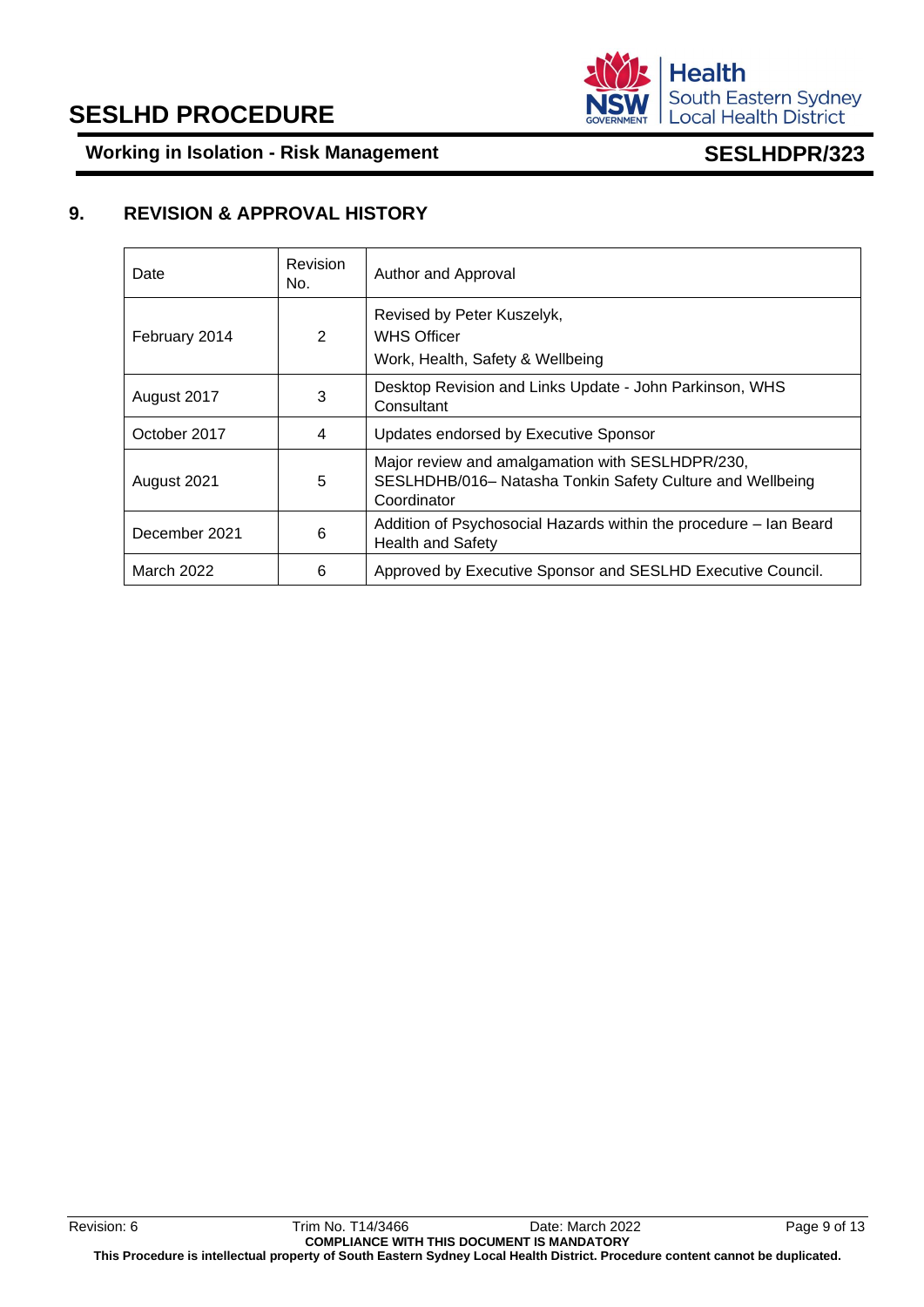

### <span id="page-10-0"></span>**Appendix 1 – Definitions**

| <b>Key Term</b>                            | <b>Definition</b>                                                                                                                                                                                                                                                                                                                                                 |  |  |  |
|--------------------------------------------|-------------------------------------------------------------------------------------------------------------------------------------------------------------------------------------------------------------------------------------------------------------------------------------------------------------------------------------------------------------------|--|--|--|
| <b>Contact Person</b>                      | Refers to the nominated contact person/position that is the contact<br>for emergencies relating to the staff member's safety while working<br>alone or in isolation.                                                                                                                                                                                              |  |  |  |
| <b>Duress Alarm</b>                        | Fixed or pendant (portable) style device to signal for assistance<br>sent by a person(s) who is threatened by the situation they face.                                                                                                                                                                                                                            |  |  |  |
| <b>High Risk tasks</b>                     | When working alone, may include but are not limited to, working<br>with:<br><b>Electrical systems</b><br>Mental health and aged care patients<br>Public reception areas<br>٠<br>Handling moneys, drugs, chemicals, bio hazards etc.<br>٠<br>Confined spaces or difficult to reach areas<br>Work at Heights<br>٠<br>Heavy machinery<br>٠<br><b>Manual Handling</b> |  |  |  |
| <b>Manager</b>                             | Refers to the supervisor in a Service i.e. In-charge person, Team<br>Leader, Nursing Unit Manager, Department Manager, persons<br>acting in a supervisors role.                                                                                                                                                                                                   |  |  |  |
| <b>Offsite Period</b>                      | Refers to the period between departure and the arrival back to a<br>premises owned or controlled by SESLHD (usually regarded as the<br>workers place of work) or conclusion of last visit if not returning to<br>work site.                                                                                                                                       |  |  |  |
| <b>Offsite Service</b><br><b>Provision</b> | Refers to the delivery of health services outside of the health care<br>setting. This could be seeing a patient/ client in their own home but<br>may also refer to providing a service to people in another<br>residential or community setting e.g. hostel, neighbour's home,<br>child care centre, pre-school or school.                                        |  |  |  |
| <b>Security Staff</b>                      | Security Officers or Health and Security Assistant                                                                                                                                                                                                                                                                                                                |  |  |  |
| <b>Workers</b>                             | For the purpose of this document any person working or directed to<br>work offsite in the capacity of SESLHD may include, but not limited<br>to, paid worker, volunteers or students.                                                                                                                                                                             |  |  |  |
| <b>Working Alone</b><br>(onsite)           | Working anywhere onsite/premise/campus under control of the<br>LHD where a person is unable to get immediate assistance from<br>colleagues or other people. This includes working in isolated areas<br>onsite either during or outside normal working hours.                                                                                                      |  |  |  |
| <b>Working offsite</b>                     | For staff working offsite can refer to any place that is not the usual<br>place of work.                                                                                                                                                                                                                                                                          |  |  |  |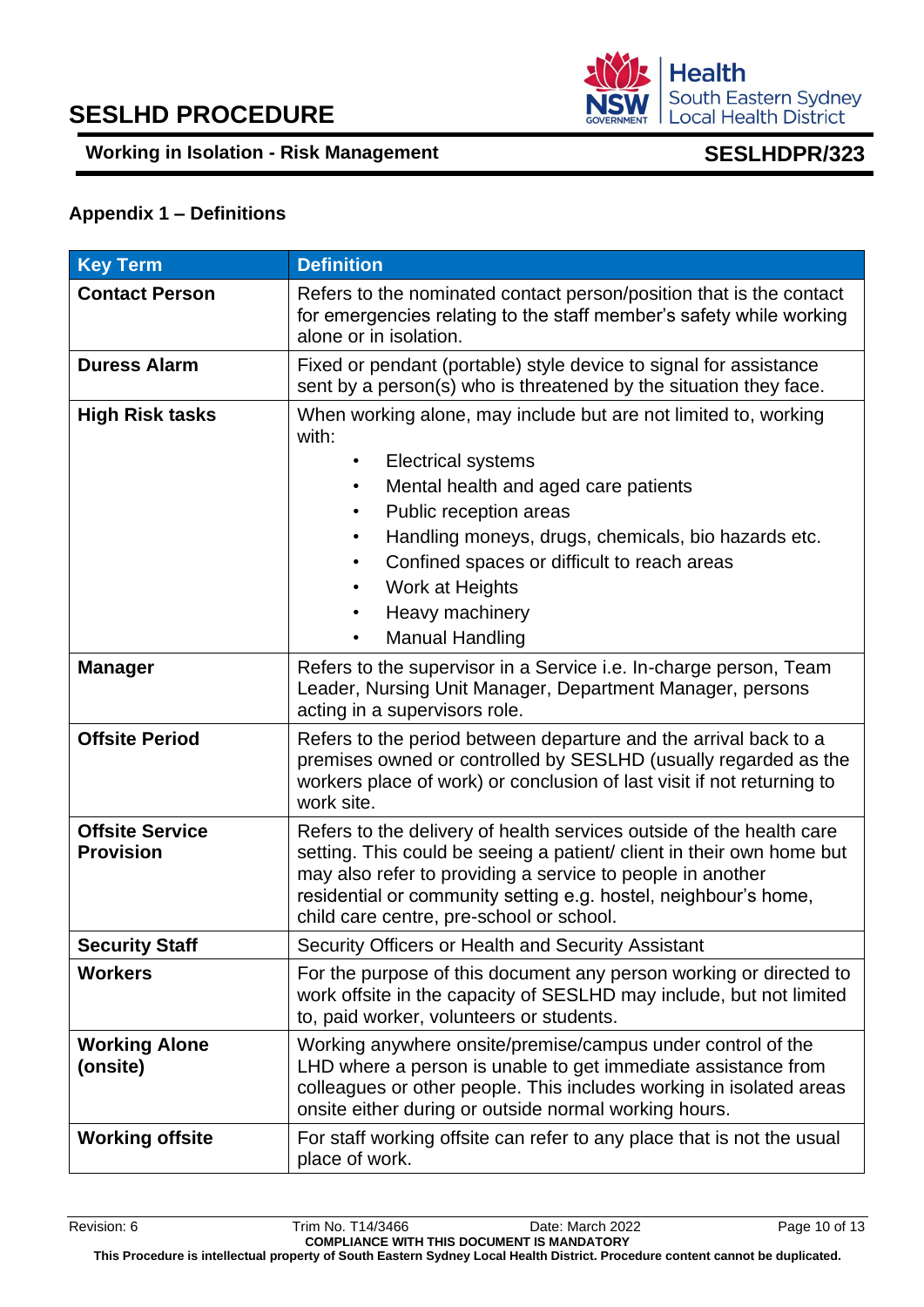

# **Working in Isolation SESLHDPR/323**

#### **APPENDIX 2 – Transport Assessment Tool to be used in conjunction with** [Safety Risk Assessment](http://seslhdweb.seslhd.health.nsw.gov.au/Forms_and_Templates/Forms/default.asp#Workers_Compensation)

*Note - Risk assessment tool and colouring system has been developed in accordance with NSW Health Risk Management Matrix* 

| How to use: Step 1 - Identify the most serious Consideration (either from the list or from<br>other sources) Step 2 - Use Assessment section to determine the level of seriousness<br>for the consideration. Step:<br>3 – Based on the seriousness you can determine the Risk Level and Safety Actions.                                                                                                    |                                                   |                           | <b>Impact on Service/ Department:</b><br>Serious - Unable to put appropriate controls in place to provide service. Significant -<br>Requires complex planning of controls to provide service<br><b>Potential</b> – Requires minimal controls to provide service |                                                                                                                                                                                                                       |                                                                                                                                                             |
|------------------------------------------------------------------------------------------------------------------------------------------------------------------------------------------------------------------------------------------------------------------------------------------------------------------------------------------------------------------------------------------------------------|---------------------------------------------------|---------------------------|-----------------------------------------------------------------------------------------------------------------------------------------------------------------------------------------------------------------------------------------------------------------|-----------------------------------------------------------------------------------------------------------------------------------------------------------------------------------------------------------------------|-------------------------------------------------------------------------------------------------------------------------------------------------------------|
| Considerations should include (but not limited to):                                                                                                                                                                                                                                                                                                                                                        |                                                   |                           |                                                                                                                                                                                                                                                                 |                                                                                                                                                                                                                       |                                                                                                                                                             |
| Medication and Medical Condition                                                                                                                                                                                                                                                                                                                                                                           | Patient behaviour (level of supervision)          |                           |                                                                                                                                                                                                                                                                 | Other persons (such as spouse, children)                                                                                                                                                                              | Infections                                                                                                                                                  |
| <b>Child Protection Arrangements</b>                                                                                                                                                                                                                                                                                                                                                                       | Patients mobility level and Aide's required       |                           | Suitable restraints (baby capsules,<br>booster seats.)                                                                                                                                                                                                          |                                                                                                                                                                                                                       | <b>Cultural considerations</b>                                                                                                                              |
| Service dogs and pets as therapy animals                                                                                                                                                                                                                                                                                                                                                                   | Environmental (weather, location, access<br>etc.) |                           | Transportation of equipment (Aide's etc.)                                                                                                                                                                                                                       |                                                                                                                                                                                                                       | Continence                                                                                                                                                  |
| Length of Trip                                                                                                                                                                                                                                                                                                                                                                                             | Driver fatigue management                         |                           |                                                                                                                                                                                                                                                                 |                                                                                                                                                                                                                       |                                                                                                                                                             |
| 2. Assessment                                                                                                                                                                                                                                                                                                                                                                                              |                                                   |                           | <b>Risk level</b><br>3. Safety Actions                                                                                                                                                                                                                          |                                                                                                                                                                                                                       |                                                                                                                                                             |
| A serious safety issue exists in workers providing transportation.<br>For example the patient/client: bariatric lifting equipment not available, physical<br>aggression against an individual or persons including LHD workers, very difficult<br>access to location, Additional other workers required for Child Protection reasons,<br>lack of additional appropriately trained workers being available. |                                                   | $HIGH =$<br><b>Orange</b> |                                                                                                                                                                                                                                                                 | Service provision is to be provided by third party. LHD workers will assist with<br>making arrangements and provide staff assistance where possible.                                                                  |                                                                                                                                                             |
| A significant safety issue exists in workers providing transportation.<br>For example the patient/client : has 4 or more significant others that have to be<br>transported at the same time, child restraints are not available and need to be<br>arranged/hired, assistance required from additional staff due to patient needs i.e.<br>- manual handling, behaviour or mobility issues                   |                                                   | $=$ Yellow                | <b>MEDIUM</b>                                                                                                                                                                                                                                                   | Transport can be provided by LHD workers once additional controls are in<br>place. I.e. use of alternate vehicle or multiple vehicles, fitting of new restraints,<br>additional staff for assistance (i.e. mobility). |                                                                                                                                                             |
| No safety issue or potential safety issue exists in providing transportation.<br>For example the patient/client: will have difficulty in accessing the normal vehicle<br>used by the department/service, alternate vehicle used to safety transport patient<br>and their mobility aides, child restraints required.                                                                                        |                                                   |                           | $LOW =$<br><b>Green</b>                                                                                                                                                                                                                                         | alternate location.                                                                                                                                                                                                   | Transport can be provided by LHD workers once minimal controls are in<br>place. I.e. use of alternate vehicle, fitting of existing restraints, pick up from |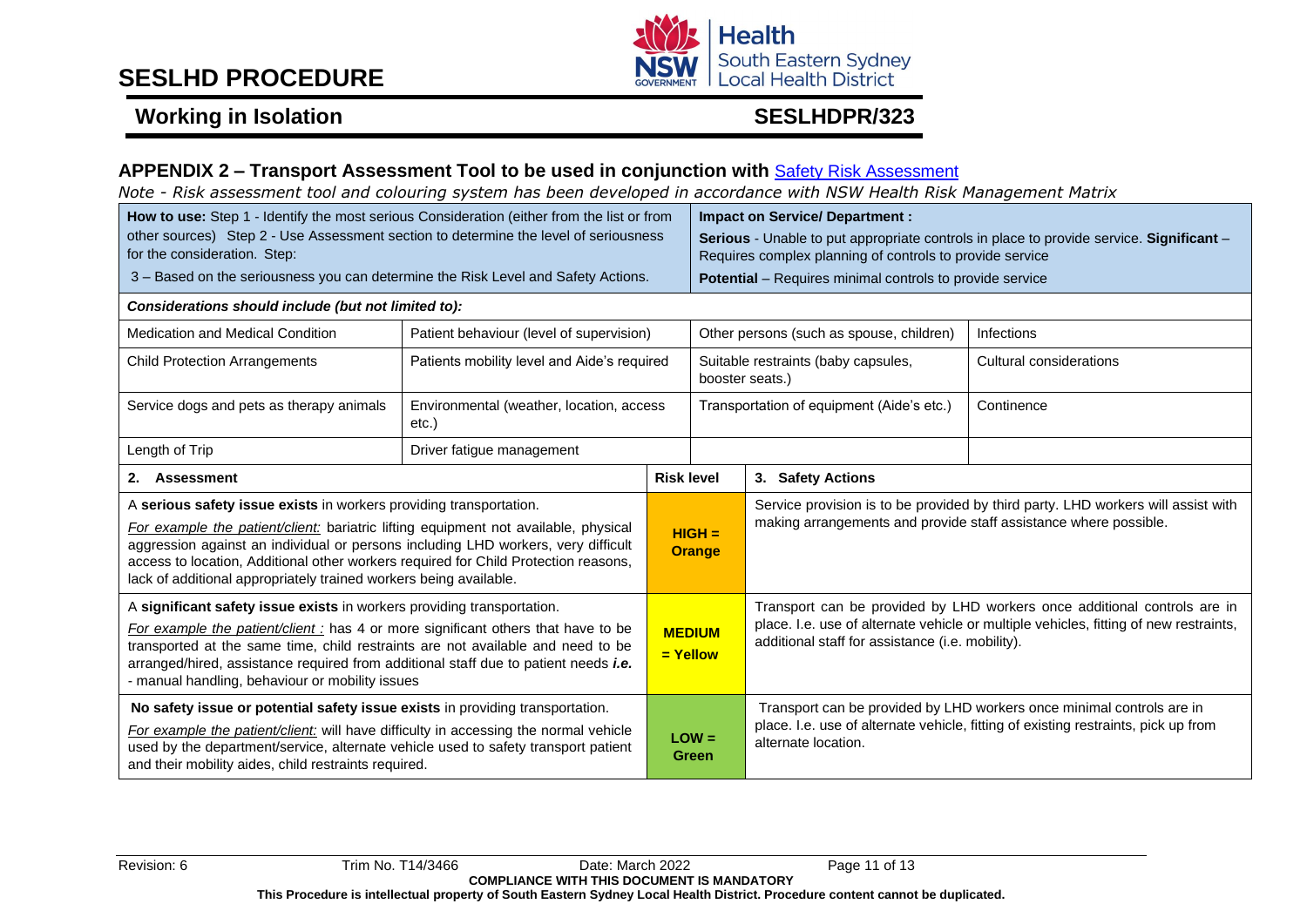**Working in Isolation SESLHDPR/323** 

**South Eastern Sydney Local Health District** 

**Health** 

## <span id="page-12-0"></span>**APPENDIX 3 - Offsite Visit Flowchart**